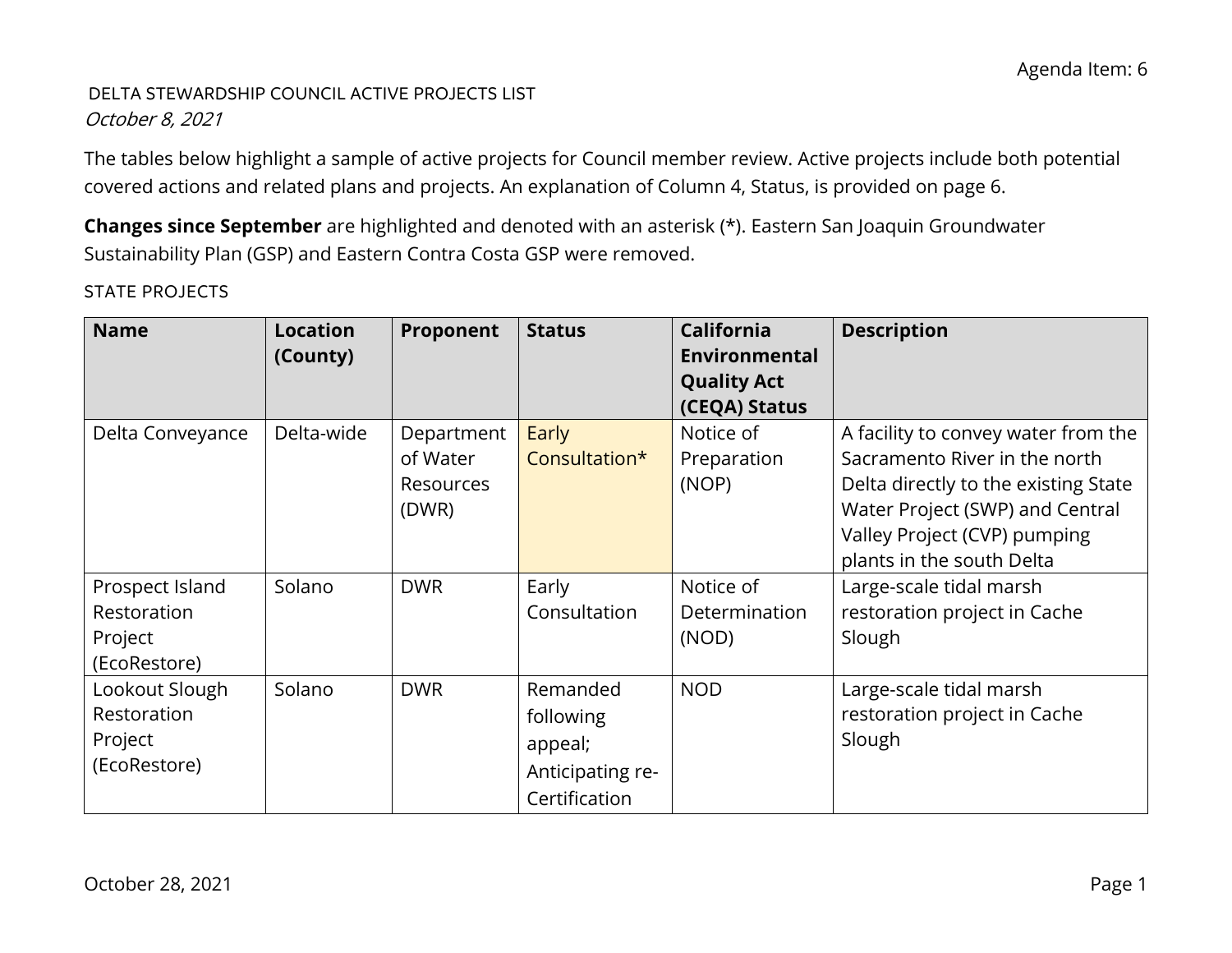| <b>Name</b>                                                                                                | <b>Location</b><br>(County)         | Proponent                                                        | <b>Status</b>                  | <b>California</b><br>Environmental<br><b>Quality Act</b><br>(CEQA) Status | <b>Description</b>                                                                                                  |
|------------------------------------------------------------------------------------------------------------|-------------------------------------|------------------------------------------------------------------|--------------------------------|---------------------------------------------------------------------------|---------------------------------------------------------------------------------------------------------------------|
| <b>Franks Tract</b><br>Futures 2020<br>Reimagined                                                          | Contra<br>Costa                     | California<br>Department<br>of Fish and<br>Wildlife<br>(CDFW)    | Comment<br>Letter              | Not Initiated                                                             | Explore options for improving<br>ecosystem, water quality,<br>recreation, and community<br>benefits at Franks Tract |
| <b>Central Valley</b><br><b>Flood Protection</b><br>Plan 2022 Update                                       | Sacramento,<br>San Joaquin,<br>Yolo | <b>DWR</b>                                                       | Early<br>Consultation          | Not Initiated                                                             | Five-year update to the State's<br>plan for investments in flood<br>management in the Central Valley                |
| Long-Term Salinity<br><b>Barrier Project</b>                                                               | Delta-wide                          | <b>DWR</b>                                                       | Monitoring                     | Not Initiated                                                             | Program to periodically<br>implement salinity barriers within<br>the Delta during drought<br>conditions             |
| American River<br><b>Common Features</b><br>(ARCF):<br>Sacramento River<br><b>East Levee</b><br>Contract 3 | Sacramento                          | DWR,<br>Sacramento<br>Area Flood<br>Control<br>Agency<br>(SAFCA) | Anticipating<br>Certification* | Supplemental<br>EIR/EIS                                                   | Levee improvement project along<br>the east bank of the Sacramento<br>River                                         |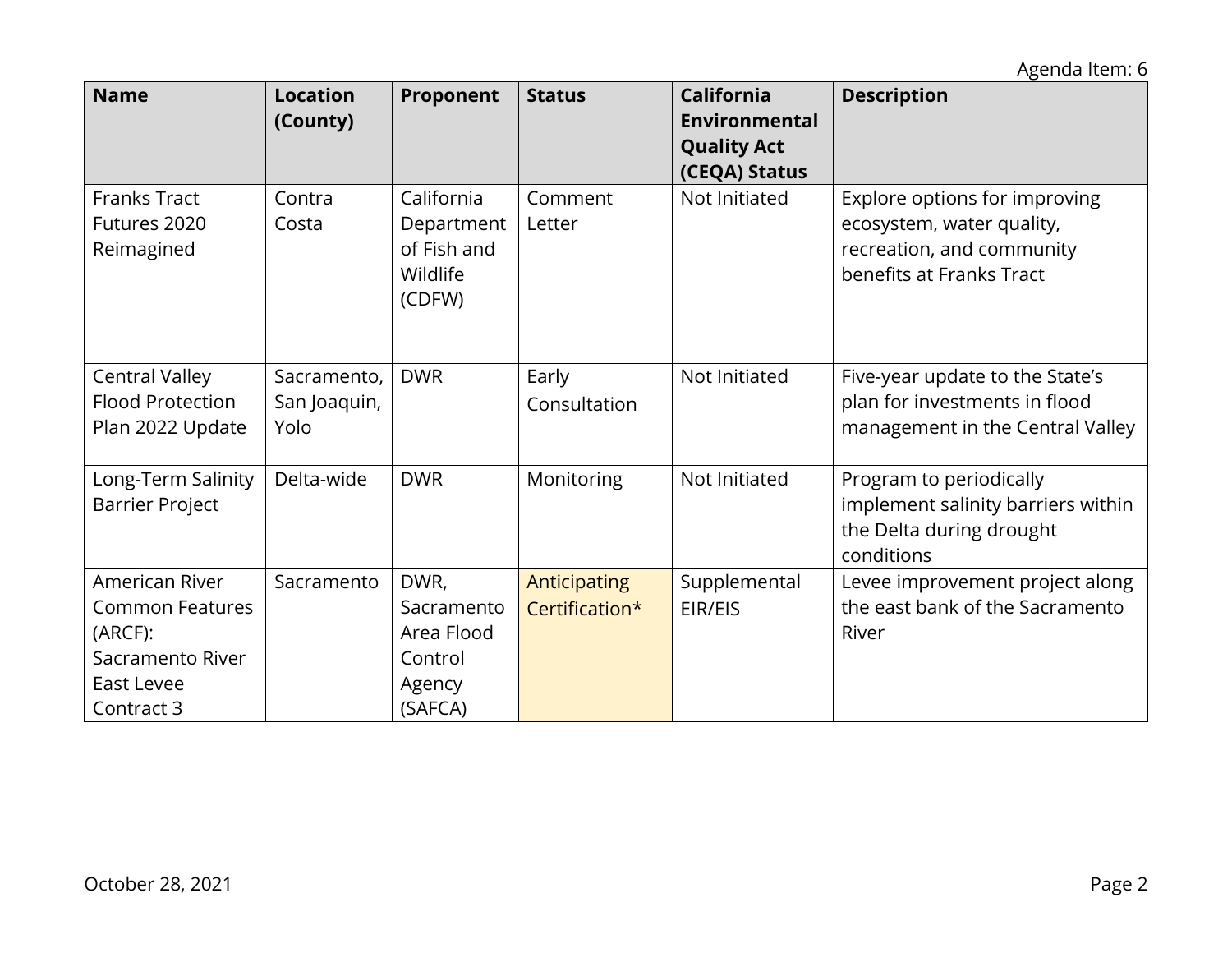## REGIONAL PROJECTS

| <b>Name</b>                 | <b>Location</b><br>(County) | Proponent                                       | <b>Status</b>                               | <b>CEQA Status</b>                               | <b>Description</b>                                                                                                                            |
|-----------------------------|-----------------------------|-------------------------------------------------|---------------------------------------------|--------------------------------------------------|-----------------------------------------------------------------------------------------------------------------------------------------------|
| Valley Link Rail<br>Project | San Joaquin                 | <b>Tri Valley</b><br>Regional Rail<br>Authority | Early<br>Consultation,<br>Comment<br>Letter | Final<br>Environmental<br>Impact Report<br>(EIR) | Proposed railway that would link<br>Tracy and Stockton to existing Bay<br>Area transit systems (Bay Area<br>Rapid Transit [BART] and Altamont |
| Plan Bay Area               | Contra                      | Metropolitan                                    | Submitted                                   | Final EIR*                                       | Corridor Express [ACE])<br>Update to the Regional                                                                                             |
| 2050                        | Costa,                      | Transportation                                  | findings per                                |                                                  | Transportation Plan/Sustainable                                                                                                               |
|                             | Solano                      | Commission<br>(MTC)                             | WC 85212*                                   |                                                  | <b>Communities Strategy (RTP/SCS)</b><br>which projects regional growth<br>patterns and prioritizes                                           |
|                             |                             |                                                 |                                             |                                                  | transportation investments                                                                                                                    |
| San Joaquin 2022            | San Joaquin                 | San Joaquin                                     | Early                                       | <b>NOP</b>                                       | Update to the RTP/SCS, a                                                                                                                      |
| RTP/SCS                     |                             | Council of                                      | Consultation*                               |                                                  | comprehensive long-range                                                                                                                      |
|                             |                             | Governments                                     |                                             |                                                  | transportation plan for San Joaquin                                                                                                           |
|                             |                             | (SICOG)                                         |                                             |                                                  | County                                                                                                                                        |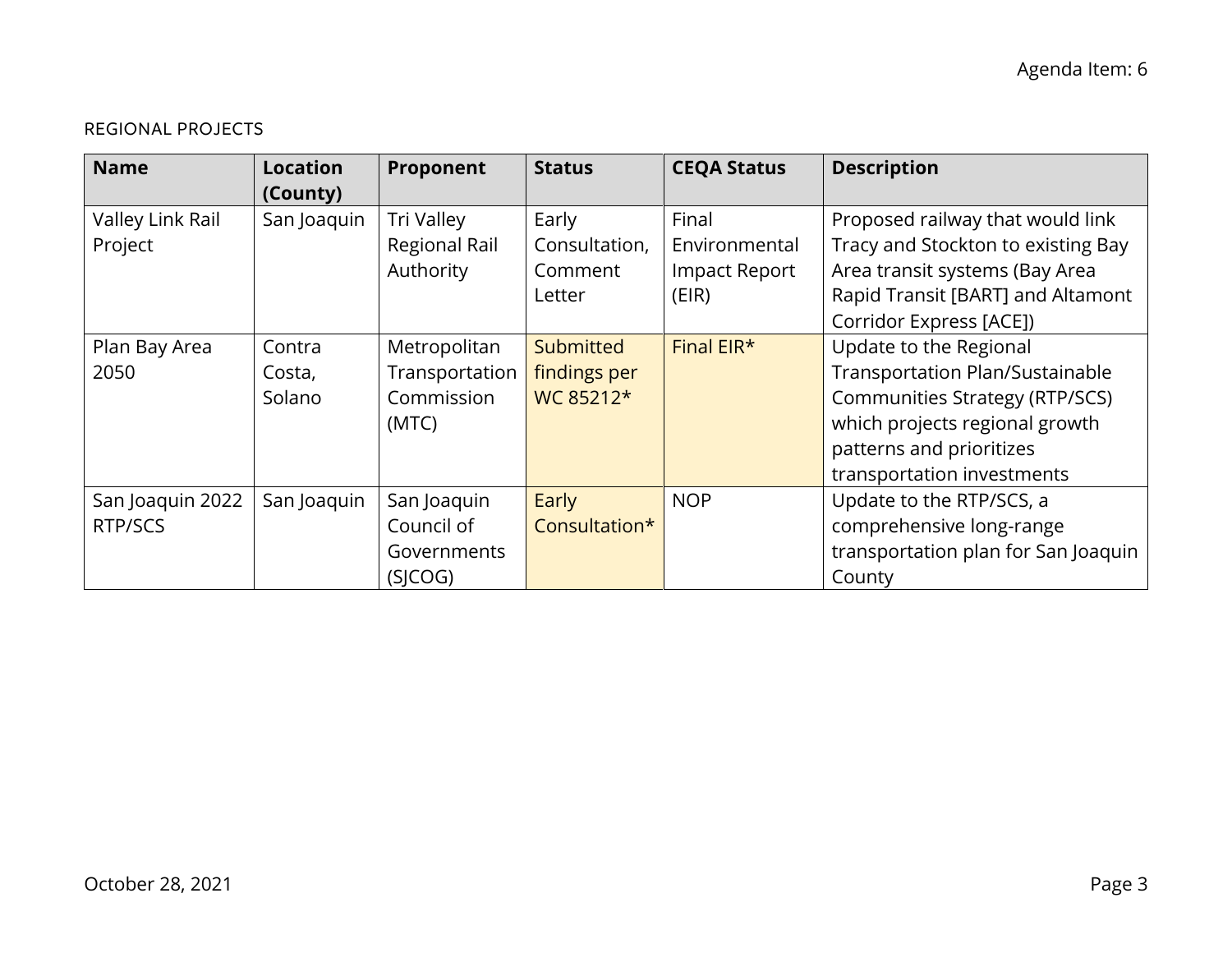## LOCAL PROJECTS

| <b>Name</b>                                                         | <b>Location</b><br>(County) | Proponent                  | <b>Status</b>                  | <b>CEQA Status</b>                                   | <b>Description</b>                                                                                                                                                    |
|---------------------------------------------------------------------|-----------------------------|----------------------------|--------------------------------|------------------------------------------------------|-----------------------------------------------------------------------------------------------------------------------------------------------------------------------|
| <b>Stone Lakes</b><br>Restoration<br>Project                        | Sacramento                  | Sacramento<br>County       | Anticipating<br>Certification  | Initial Study<br>/Negative<br>Declaration<br>(IS/ND) | Large-scale seasonal wetland and<br>riparian and oak woodland<br>restoration and enhancement<br>project in the Stone Lakes National<br>Wildlife Refuge                |
| Cache Slough<br>Complex Habitat<br>Conservation<br>Plan (HCP)       | Solano, Yolo                | Solano<br>County           | Monitoring                     | Not Initiated                                        | Plan to provide coverage for<br>endangered species take at existing<br>water supply diversions and intakes                                                            |
| <b>Bees Lake</b><br>Habitat<br>Restoration                          | Yolo                        | City of West<br>Sacramento | Comment<br>Letter              | <b>NOD</b>                                           | Restore historic physical and<br>ecological processes and improve<br>public access management                                                                         |
| Development<br>Title, Chapter 9-<br>1080 Agricultural<br>Mitigation | San Joaquin                 | San Joaquin<br>County      | Comment<br>Letter              | Exempt                                               | Proposed text amendments to<br>County code relating to mitigation<br>for conversion of agricultural land<br>to other uses or zoning<br>designations                   |
| <b>Byron Airport</b><br>Development<br>Program                      | Contra Costa                | Contra Costa<br>County     | Comment<br>Letter              | <b>Draft EIR</b>                                     | Amend the Airport Land Use<br>Compatibility Plan, General Plan,<br>and Planned Unit District zoning to<br>substantially broaden the range of<br>uses allowed by-right |
| North<br>Mokelumne River<br>Multi-Benefit<br>Project                | San Joaquin                 | Reclamation<br>District 38 | Certified<br>without<br>appeal | <b>NOD</b>                                           | Levee improvements and waterside<br>habitat enhancement on Staten<br>Island along the North Mokelumne<br>River                                                        |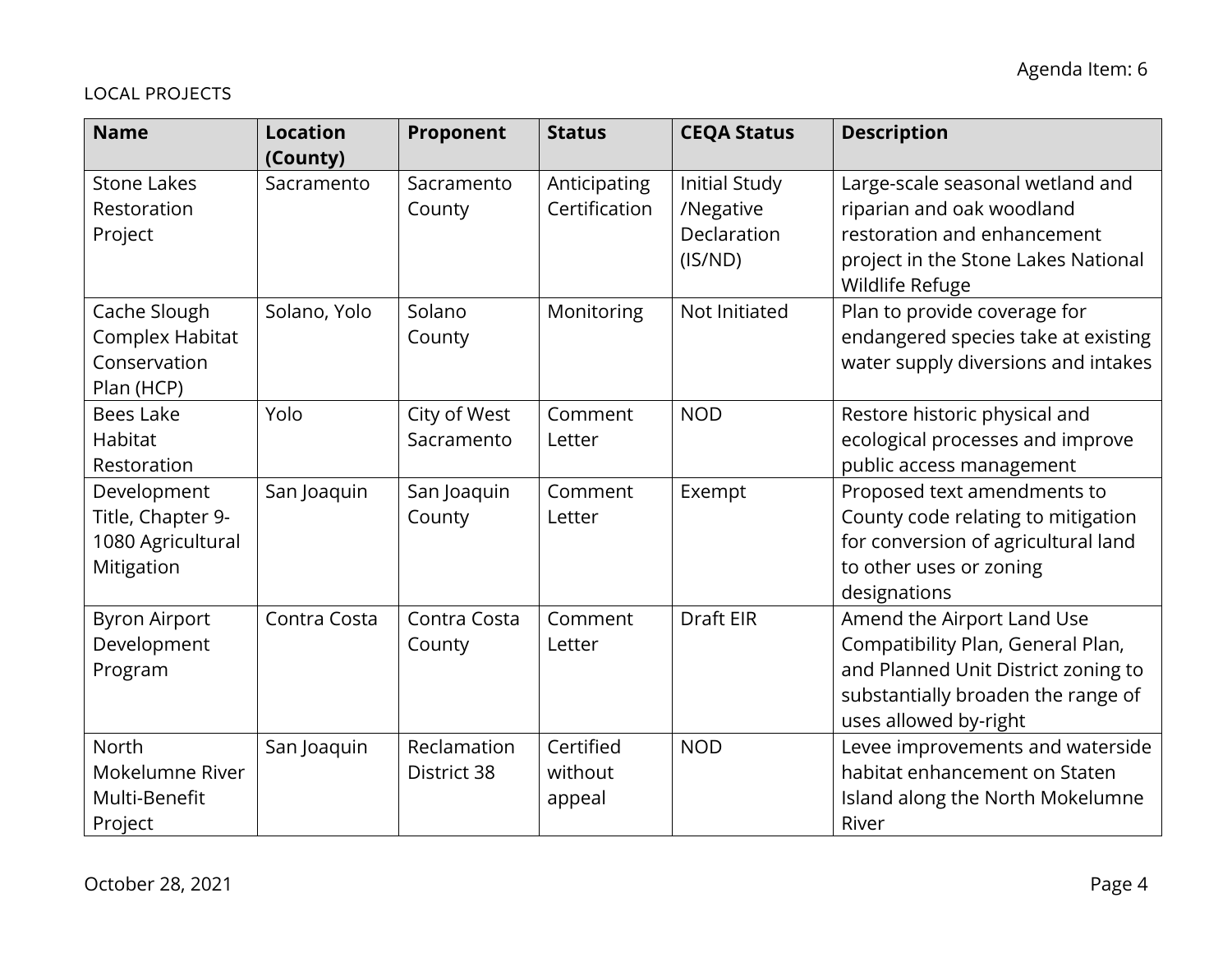| <b>Name</b>                                              | Location<br>(County) | Proponent                                             | <b>Status</b>     | <b>CEQA Status</b> | <b>Description</b>                                                                                                                                                           |
|----------------------------------------------------------|----------------------|-------------------------------------------------------|-------------------|--------------------|------------------------------------------------------------------------------------------------------------------------------------------------------------------------------|
| Solano<br>Multispecies HCP                               | Solano               | Solano<br><b>County Water</b><br>Agency               | Monitoring        | Not initiated      | Provide coverage for endangered<br>species take that may result from<br>future urban growth, infrastructure,<br>and ongoing operations and<br>maintenance activities         |
| <b>Ulatis Creek</b><br>Habitat<br>Restoration<br>Project | Solano               | Solano<br>Resource<br>Conservation<br><b>District</b> | Comment<br>Letter | <b>IS/MND</b>      | Restore 20 acres of riparian<br>woodland to the north bank of<br>Ulatis Creek, thereby improving the<br>ecological function of the area for<br>the benefit of native species |

### OTHER PROJECTS

| <b>Name</b>                                      | <b>Location</b><br>(County) | Proponent                                     | <b>Status</b>                 | <b>CEQA Status</b>                                                                        | <b>Description</b>                                                                                                                                                                                                                                                                               |
|--------------------------------------------------|-----------------------------|-----------------------------------------------|-------------------------------|-------------------------------------------------------------------------------------------|--------------------------------------------------------------------------------------------------------------------------------------------------------------------------------------------------------------------------------------------------------------------------------------------------|
| Delta<br>Conveyance                              | Delta-wide                  | U.S. Army<br>Corps of<br>Engineers<br>(USACE) | Comment<br>Letter             | Notice of Intent<br>(NOI) to<br>prepare a Draft<br>Environmental<br>Impact Study<br>(EIS) | A facility to convey water from the<br>Sacramento River in the north<br>Delta directly to the existing SWP<br>and CVP pumping plants in the<br>south Delta. The scope is limited<br>to construction activities,<br>structures, and modifications to<br>federal levees and navigation<br>projects |
| Los Vaqueros<br>Reservoir<br>Second<br>Expansion | Contra Costa                | Contra Costa<br><b>Water District</b>         | Anticipating<br>Certification | Final<br>Supplement to<br>the Final<br>EIR/EIS                                            | <b>Expansion of Los Vaqueros</b><br>Reservoir, and construction of new<br>and replacement water supply<br>infrastructure                                                                                                                                                                         |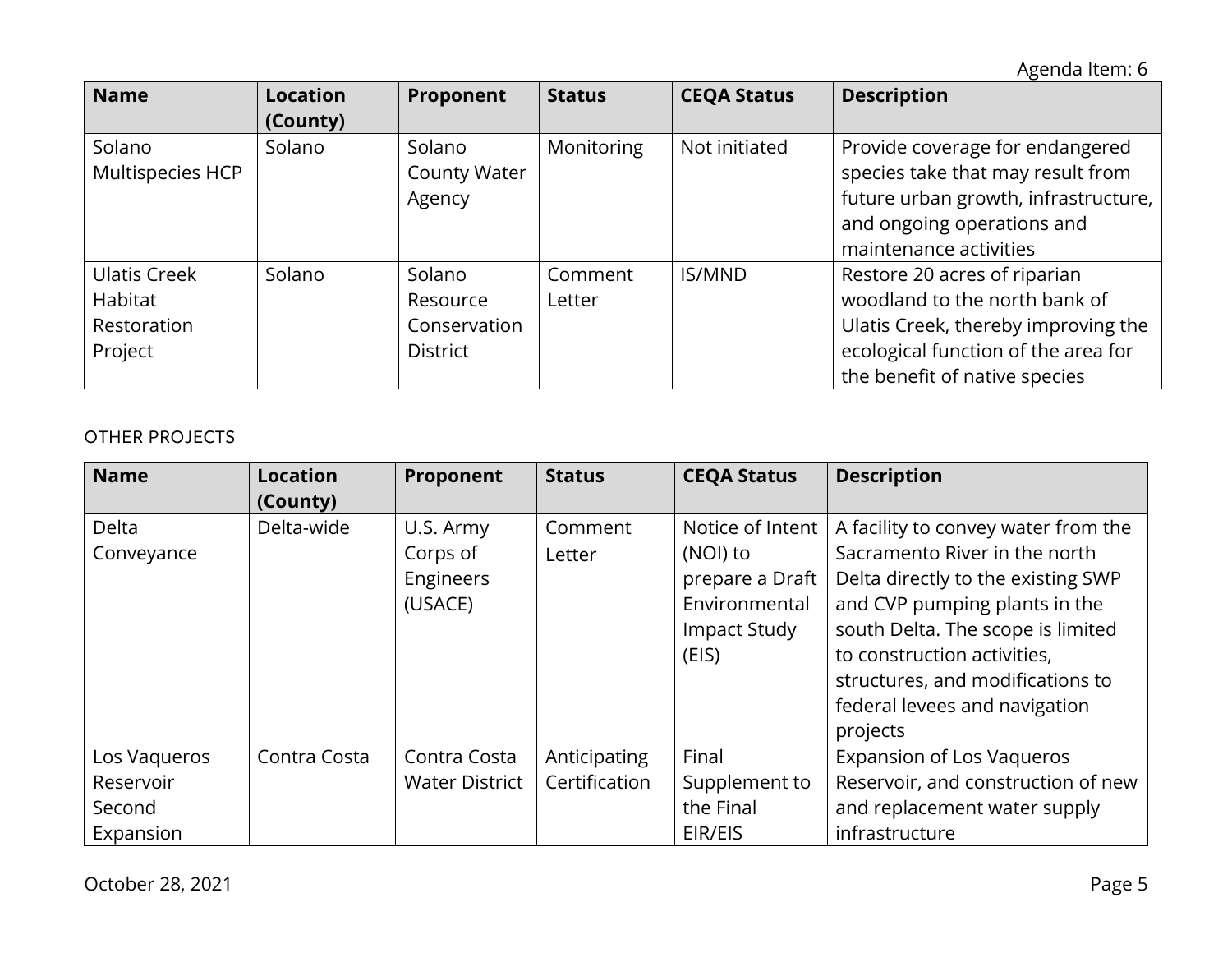| <b>Name</b>                                                                 | <b>Location</b><br>(County)  | Proponent                                                          | <b>Status</b>         | <b>CEQA Status</b> | <b>Description</b>                                                                                                                                |
|-----------------------------------------------------------------------------|------------------------------|--------------------------------------------------------------------|-----------------------|--------------------|---------------------------------------------------------------------------------------------------------------------------------------------------|
| Mossdale Tract<br>Area Urban<br><b>Flood Risk</b><br><b>Reduction Study</b> | San Joaquin                  | San Joaquin<br>Area Flood<br>Control<br>Agency                     | Early<br>Consultation | Not Initiated      | Identify a plan to achieve an urban<br>level of flood protection for the<br>Mossdale Tract (Reclamation<br>District No. 17)                       |
| Metropolitan<br><b>Water District</b><br><b>Climate Action</b><br>Plan      | Contra Costa,<br>San Joaquin | Metropolitan<br><b>Water District</b><br>of Southern<br>California | Monitoring            | <b>NOP</b>         | A strategy for reducing<br>greenhouse gas emissions<br>associated with future<br>construction, operation, and<br>maintenance activities           |
| <b>Delta Cross</b><br><b>Channel Gate</b><br>Upgrades<br>Project            | Sacramento                   | Reclamation                                                        | Monitoring            | Not Initiated      | Provide for remote and more<br>frequent operation, to manage<br>water quality in the Central Delta<br>and at the SWP and CVP pumping<br>plants    |
| Yolo Bypass East<br>Levee Project                                           | Yolo                         | <b>USACE</b>                                                       | Early<br>Consultation | <b>NOD</b>         | Improve portions of the east bank<br>of the Yolo Bypass levee from the<br>Sacramento Bypass south to the<br>Deep Water Ship Channel West<br>Levee |
| Liberty Island II<br>Conservation<br><b>Bank</b>                            | Solano, Yolo                 | Reclamation<br>District 2093                                       | Early<br>consultation | <b>NOD</b>         | Create a tidal marsh conservation<br>bank and sell conservation credits<br>to offset the impacts of future<br>projects                            |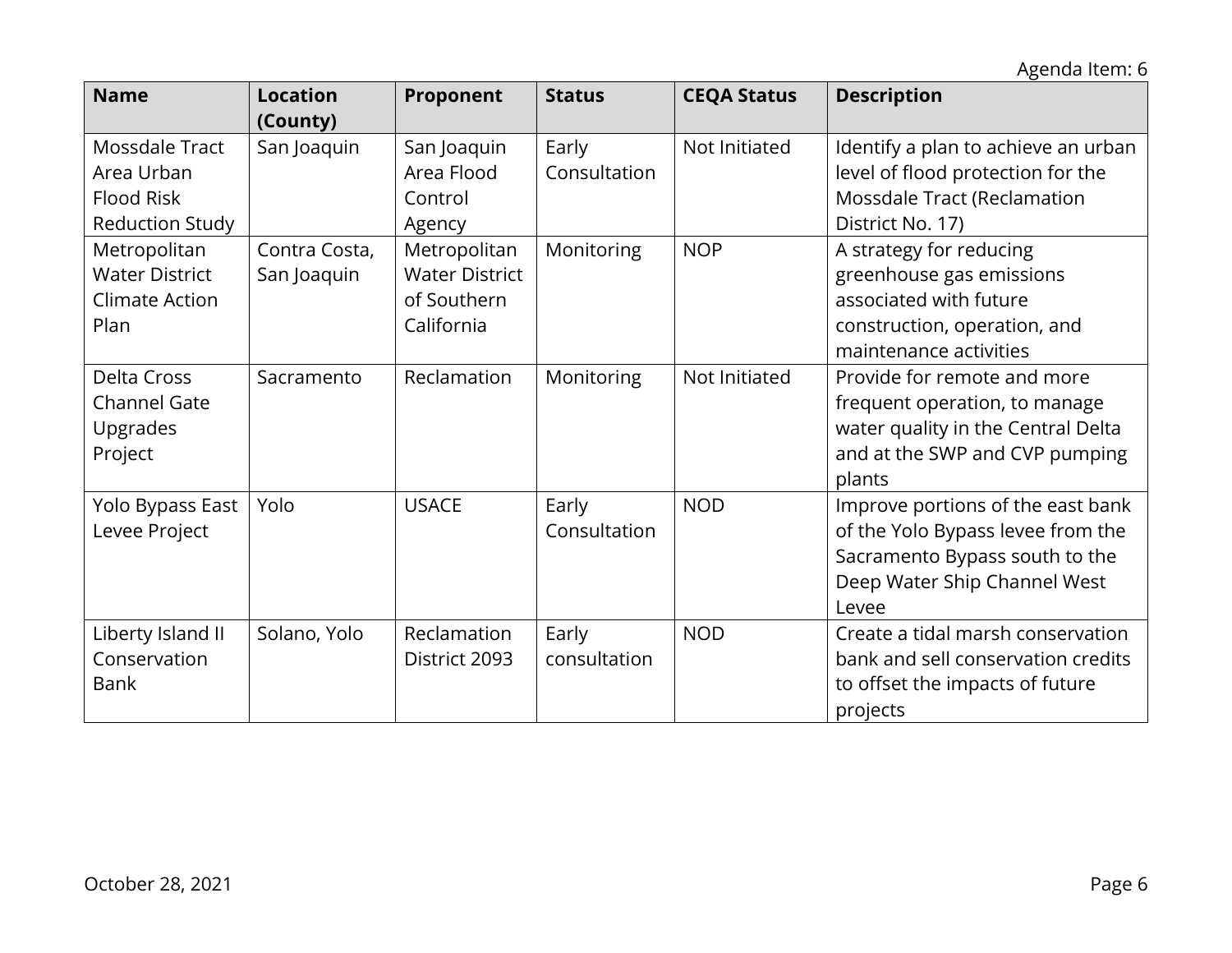#### STATUS TYPES

Active projects include both potential covered actions and related plans and projects of interest. The active project "Status" reported above is not sequential but tends to align with certain phases of the CEQA process. The relationship between generalized steps in the CEQA process (top row) and generalized status types (bottom row) is illustrated in **Figure 1**. Each status type is described in more detail, below.



# **Figure 1. Typical Project Sequence**

**Coordinating**: Occasionally, the Council will coordinate with state and local agencies prior to the initiation of the CEQA process in order to track and/or inform project formulation. Coordination may include informal discussions or attendance at project planning meetings.

**Comment letter**: Council staff prepare comment letters in response to each phase of the CEQA process leading up to a final document (e.g., Notice of Preparation [NOP], IS/ND, IS/MND, DEIR). The Council may also comment on other interim studies and reports, as needed. The Council comments on potential covered actions as well as on long range plans identified in the Delta Reform Act (Water Code section 85212) and projects located outside of the Delta that will have a significant impact on the Delta (Water Code section 85210[j]).

**Early consultation**: The Delta Reform Act directs the Council to offer early consultation to assist state and local public agencies in preparing certifications of consistency (Water Code section 85225.5). The timing and frequency of early consultation is at the discretion of the project proponent.